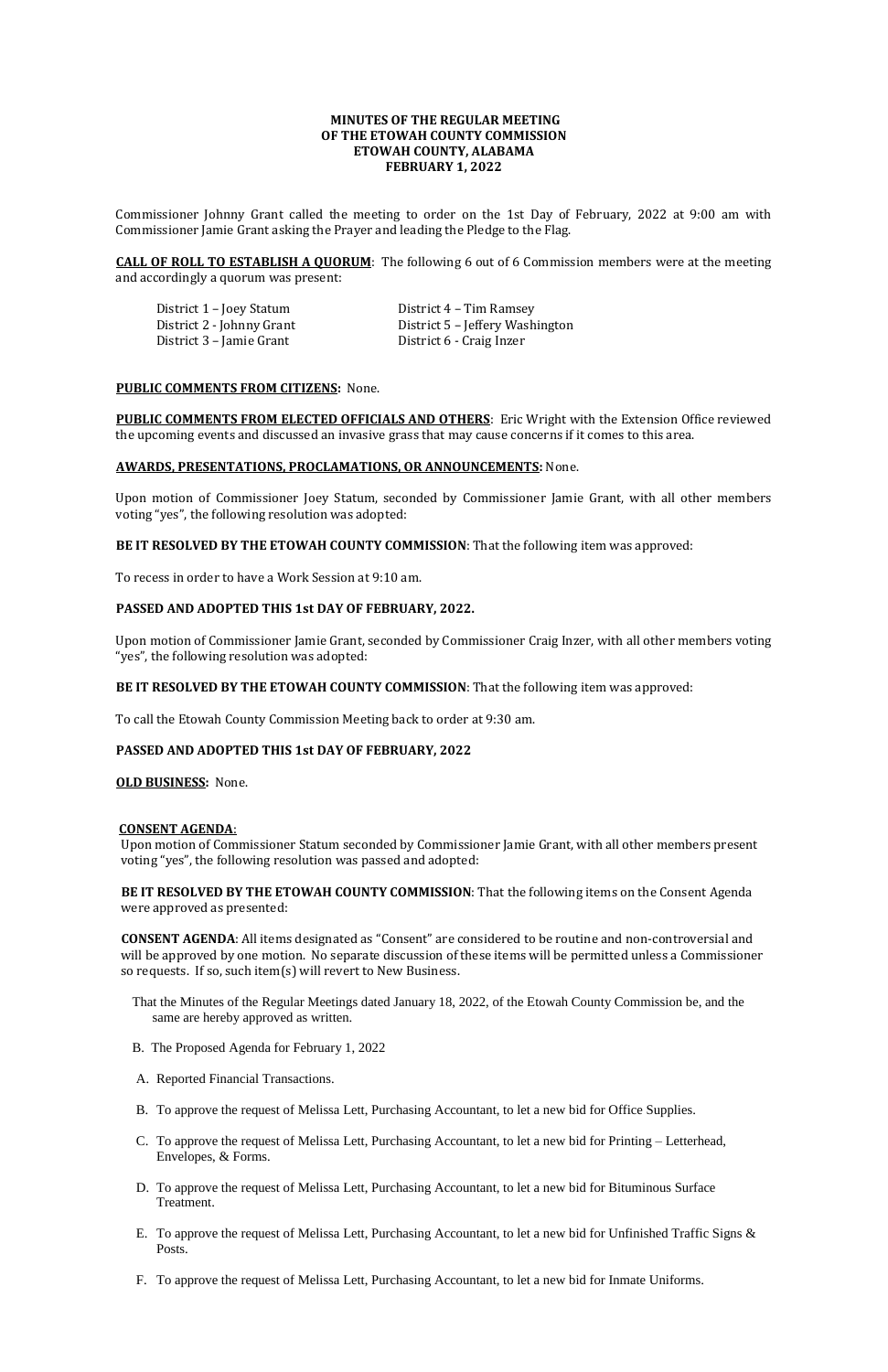- G. To approve the request of Melissa Lett, Purchasing Accountant, to award Bid No FY 2021-2022-03 Finished Traffic Signs to G & C Supply Company, the lowest bidder.
- H. To approve the request of Melissa Lett Purchasing Accountant, to award Bid No FY 2021-2022-02 Mattresses with Pillows – Jail to ICS Jail Supplies, Inc., the lowest, responsible bidder.
- I. To place the name of Ronna Watts in the Sheriff's Office job slot of Detention Deputy, effective January 24, 2022. This is a replacement to be paid from the Jail Fund, at an hourly rate of \$14.98.
- J. To place the name of Blake Hamilton in the Sheriff's Office job slot of Detention Deputy, effective January 18, 2022. This is a replacement to be paid from the Jail Fund, at an hourly rate of \$14.98.
- K. To place the name of Erick Torres in the Sheriff's Office job slot of Detention Deputy, effective January 31, 2022. This is a replacement to be paid from the Jail Fund, at an hourly rate of \$14.98.
- L. To place the name of Anthony Davis in the Sheriff's Office job slot of Deputy Specialist/FTO, effective January 24, 2022. This is a promotion and a replacement to be paid from the Sheriff's Office, General Fund, at an hourly rate of \$16.13.
- M. To place the name of Joshua Page in the Sheriff's Office job slot of Deputy Sheriff, effective January 31, 2022. This is a replacement to be paid from the Sheriff's Office, General Fund, at an hourly rate of \$15.36.
- N. To approve the request of Jerry Entrekin, Constable, to hire Wesley Seth Williamson as Deputy Constable Parttime, effective February 2, 2022. This is a part-time position up to 29 hours and a replacement to be paid from the Constable Fund, at an hourly rate of \$12.00.
- O. To approve the request of Becky Nordgren, Revenue Commissioner, to promote Dionca Wallace to Real Property Sales Analyst, effective February 1, 2022. This is a replacement to be paid from the Reappraisal Fund, at an hourly rate of \$13.91.

#### **PASSED AND ADOPTED THIS 1st DAY OF FEBRUARY, 2022**

#### **NEW BUSINESS:**

Upon motion of Commissioner Statum, seconded by Commissioner Ramsey, with all other members voting "yes", the following resolution was adopted:

**BE IT RESOLVED BY THE ETOWAH COUNTY COMMISSION**: That the following item was approved:

To adopt the attached polling places for the upcoming 2022 Elections. The Primary Election is scheduled for May 24, 2022; the Primary Run-Off Election is June 21, 2022; and the General Election is November 8, 2022. Note: For this 2022 election cycle, Elliott Community Center (Beat 1, Box 2) is being remodeled so voters for this location will be voting at Dwight Baptist Church. A copy of this list is filed in Attachment Book 12, Page 51.

#### **PASSED AND ADOPTED THIS 1st DAY OF FEBRUARY, 2022.**

Upon motion of Commissioner Jamie Grant, seconded by Commissioner Inzer, with all other members voting "yes", the following resolution was adopted:

#### **BE IT RESOLVED BY THE ETOWAH COUNTY COMMISSION**: That the following item was approved:

To authorize the Commission President to execute a Memorandum of Understanding by and among the Etowah County Commission, the Etowah County Sheriff, the Etowah County Drug Enforcement Unit Board of Directors and Kevin B. Hassell, formerly an Etowah County Sheriff's Office employee. Kevin B. Hassell became the DEU Commander on October 1, 2021. A copy of this agreement is filed in Attachment Book 12, Page 52.

# **PASSED AND ADOPTED THIS 1st DAY OF FEBRUARY, 2022**

Upon motion of Commissioner Ramsey, seconded by Commissioner Statum, with all other members voting "yes", the following resolution was adopted:

### **BE IT RESOLVED BY THE ETOWAH COUNTY COMMISSION**: That the following item was approved:

To adopt the "Information Technology Use Policy – Effective February 2022", which supersedes the "Network Use Policy" dated March 6, 2008. The purpose of this policy is to provide guidelines for proper use of Commission information technology resources including computers, electronic devices, hardware, software, and systems, effective February 1, 2022. A copy of this policy is filed in Attachment Book 12, Page 53.

# **PASSED AND ADOPTED THIS 1st DAY OF FEBRUARY, 2022**

Upon motion of Commissioner Statum, seconded by Commissioner Jamie Grant, with all other members voting "yes", the following resolution was adopted:

# **BE IT RESOLVED BY THE ETOWAH COUNTY COMMISSION**: That the following item was approved:

To adopt updated purchasing policies entitled "Purchasing Policies – Effective February 2022". A copy of the policy is filed in Attachment Book 12, Page 54.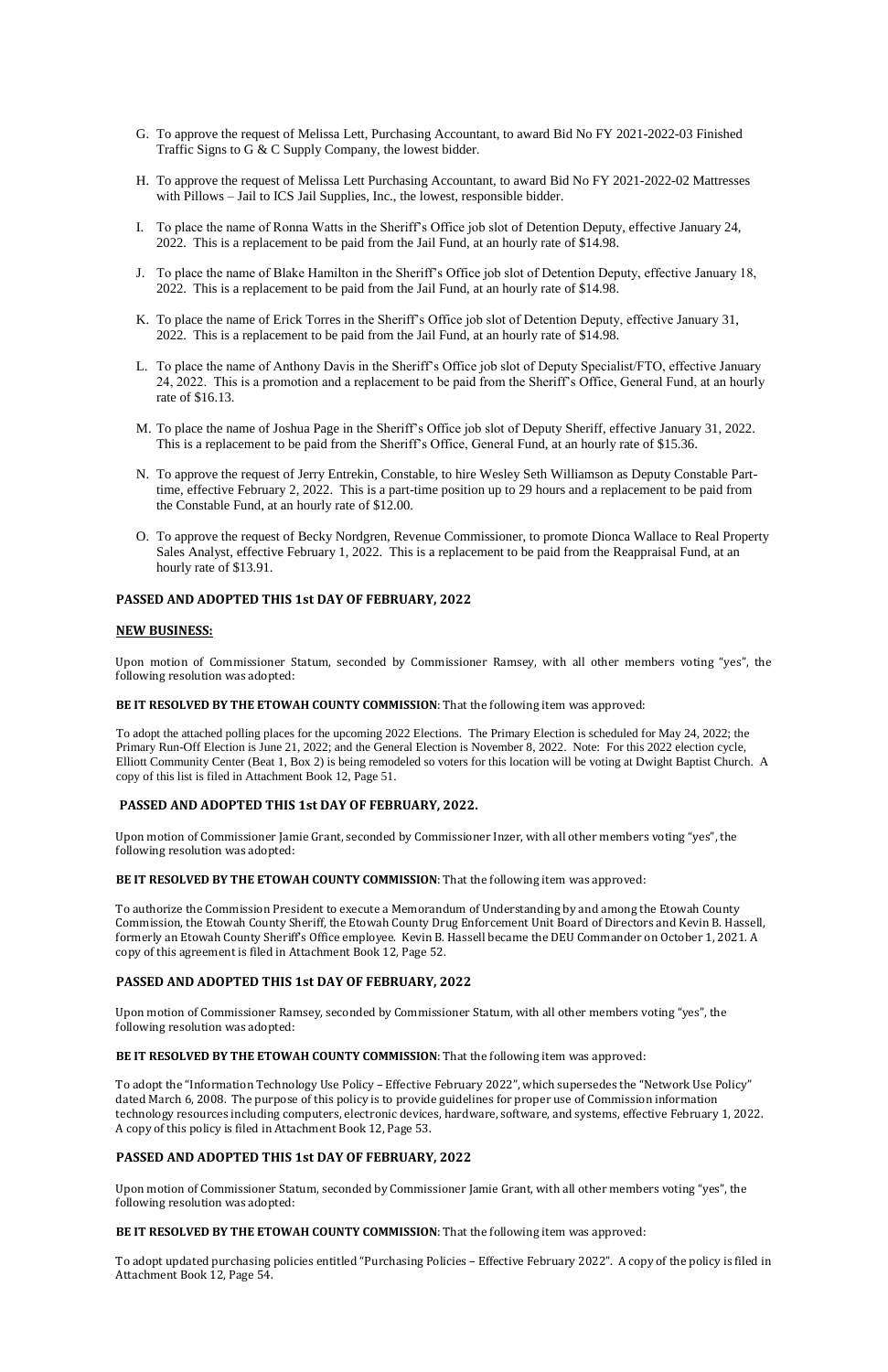## **PASSED AND ADOPTED THIS 1st DAY OF FEBRUARY, 2022.**

Upon motion of Commissioner Inzer, seconded by Commissioner Jamie Grant, with all other members voting "yes", the following resolution was adopted:

### **BE IT RESOLVED BY THE ETOWAH COUNTY COMMISSION**: That the following item was approved:

The recommendation of Kevin Dollar, Deputy Administrator/CFO, to award the proposal for the Depository Bank for the Commission to River Bank & Trust.

# **PASSED AND ADOPTED THIS 1st DAY OF FEBRUARY, 2022**

Upon motion of Commissioner Ramsey, seconded by Commissioner Statum, with all other members voting "yes", the following resolution was adopted:

#### **BE IT RESOLVED BY THE ETOWAH COUNTY COMMISSION**: That the following item was approved:

To authorize an Executive Session to discuss business and commerce after a roll call vote with the majority approving the session. The County Attorney, Jim Turnbach, determined the reason for this meeting as meeting the criteria allowed. The Commission went into Executive Session at 9:45 am. District 1 – yes; District 2 – yes; District 3 – yes; District 4 – yes; District 5 – yes; and District 6 – yes.

# **PASSED AND ADOPTED THIS 1st DAY OF FEBRUARY, 2022**

Upon motion of Commissioner Ramsey, seconded by Commissioner Statum, with all other members voting "yes", the following resolution was adopted:

#### **BE IT RESOLVED BY THE ETOWAH COUNTY COMMISSION**: That the following item was approved:

To reconvene from Executive Session.

# **PASSED AND ADOPTED THIS 1st DAY OF FEBRUARY, 2022**

#### REPORTS FROM THE STAFF:

 **Chief Administrative Officer:** No Report. **County Engineer:** No Report. **County Attorney:** No Report. **Other**: No Report.

#### **DISCUSSION BY COMMISSIONERS:**

Commissioner Inzer thanked Eric for all he does and for keeping the Commission informed. He said he was interested in their programs and events and so are others. He thanked District 6 for letting him continue to do the work he has done as a Commissioner and he said he liked to see people run a campaign on what you did and who you are. He said if anyone bashes the entire group of Commissioners, he will have something to say about that because he wants everyone to run a good, clean campaign. No negativity - continue to move forward!

Commissioner Washington said he looks forward to 2022 and thanked everyone for coming to the meeting.

Commissioner Ramsey thanked Kevin and Shane for checking with the local banks when they did their RFP's for the Commission depository. He said he wanted to find a way to get more money for the roads. He has some ideas he is working on but not ready to discuss them right now (until he gathers more information). He has been working with Robert Nail to find out what the cost will be to redo the roads every 15 years (what will it take annually to stay on this agenda).

Commissioner Jamie Grant said they needed to create more jobs and the Megasite investment will raise more money for the roads.

Commissioner Statum thanked everyone for coming and said it was good to see Carolyn Parker. He thanked Eric Wright for all he

does and also thanked Melissa Lett for picking up the slack while Sherri Starr has been out of work. He said he was looking forward to his next term in office (he is running unopposed) and it will be his last. He will have been on the Commission for 16 years and he will not run again. He would like to see more published locally about the water and sewer they are planning to get at the Megasite as they check off the last box needed to get more interest in the property. He also agrees with Commissioner Ramsey that more money is needed for road improvements. He said we have to keep things moving in the right direction.

Shane said we had received some local coverage on the Megasite and the Messenger is coming to see him this afternoon. Also the Megasite is mentioned in various publications because emails are sent to him whenever it is mentioned in an article. Sonny (from ACCA) had recently discussed inmate reimbursement and it is just of matter of correctly filling out the forms and applying. The reimbursement figures are over \$11 million.

Keith Peek said they had someone working on the paperwork to get the reimbursement on the State inmates and Shane said they were trying to simplify the application.

Commissioner Johnny Grant said he was also excited about the Megasite and thanked everyone that had a hand in bringing the Little Canoe Creek Megasite to this point . He believes this group will finish it. He said they were looking for a solution to the road issues.